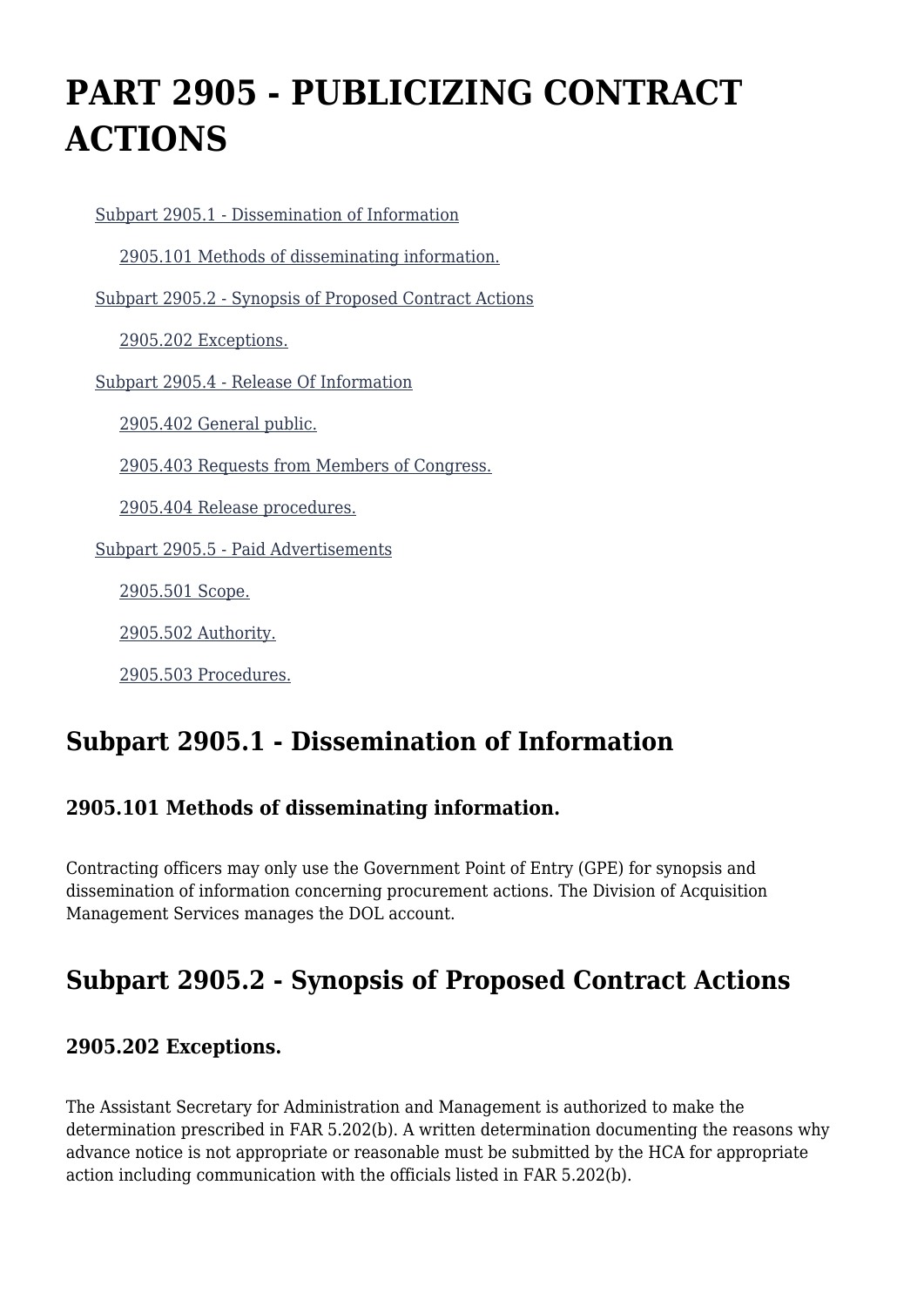### **Subpart 2905.4 - Release Of Information**

#### **2905.402 General public.**

(a) Unless the HCA determines that disclosure would be prejudicial to the interests of DOL, if a list of interested parties is collected in reference to a solicitation, it may be released upon request.

(b) Any request for release of information is subject to the Freedom of Information Act and FAR 24.2.

#### **2905.403 Requests from Members of Congress.**

All proposed responses to Congressional inquiries must be prepared and forwarded for coordination with the Office of the Solicitor and the Office of Congressional and Intergovernmental Affairs to determine whether circumstances exist that will allow the release of additional information. In such instances, the Congressional requestor must be furnished an interim reply providing the information that is releasable. The interim reply must describe the problem that precludes release of any requested materials and describe generally what steps, if any, are being taken to make such information available.

#### **2905.404 Release procedures.**

HCAs are authorized to release long-range acquisition estimates under the conditions in FAR 5.404-1.

### **Subpart 2905.5 - Paid Advertisements**

#### **2905.501 Scope.**

This subpart provides policies and procedures for the procurement of paid advertising as covered by 5 U.S.C. 302, and 44 U.S.C. 3701, 3702, and 3703.

#### **2905.502 Authority.**

When it is deemed necessary to use paid advertisements in newspapers and trade journals, written authority for such publication may be obtained from the HCA or designee.

#### **2905.503 Procedures.**

(a) Prior to obtaining HCA approval, an agency should seek legal review to determine whether it has appropriate legal authority for advertising. The HCA exercising the authority delegated by [2905.502](https://www.acquisition.gov/%5Brp:link:dolar-part-2905%5D#Section_2905_502_T48_70126412)